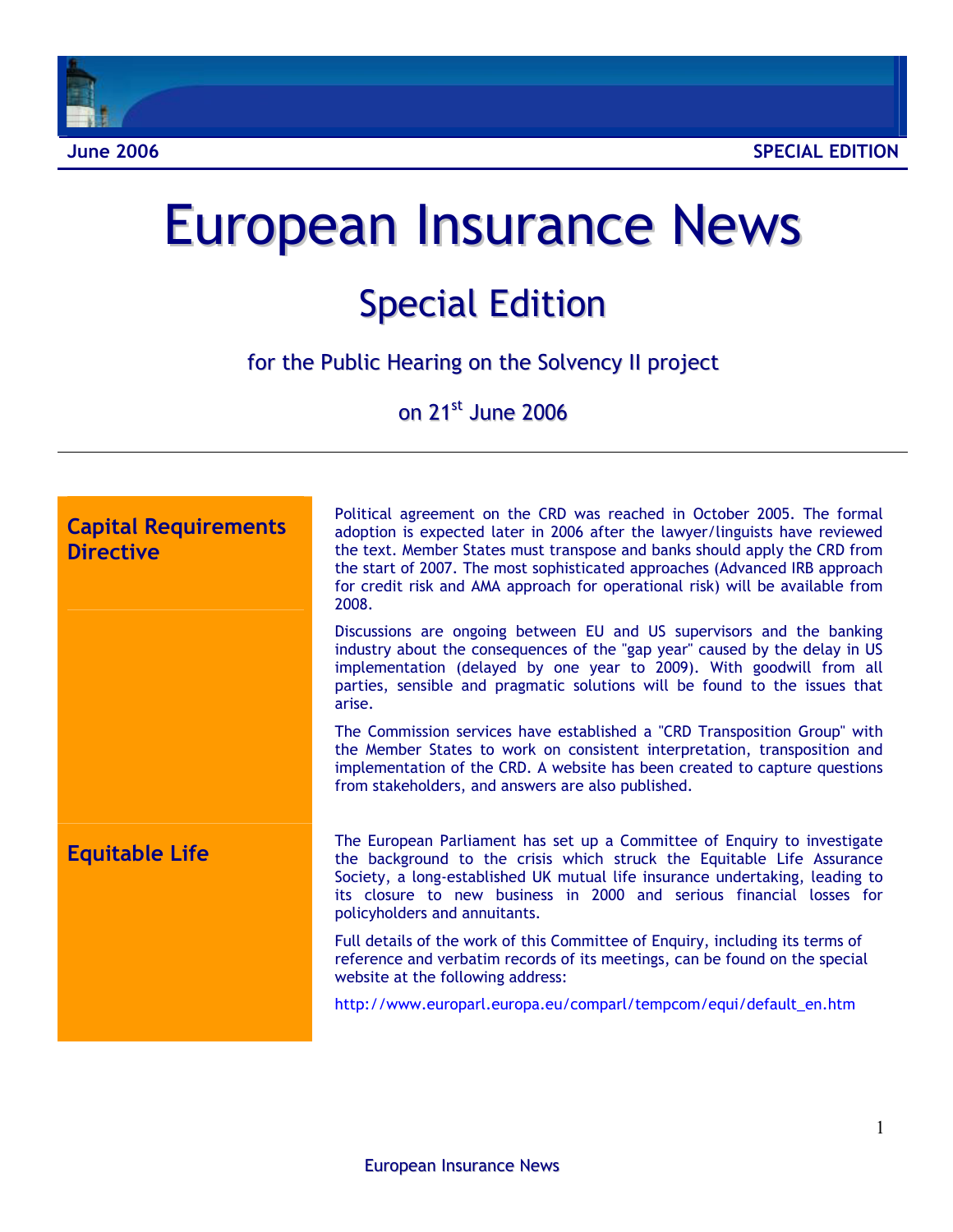

**Motor insurance On 19 December 2005, the Commission has issued a report addressed to the European Parliament and the Council on two motor insurance issues** compensation bodies and third-party liability cover for trailers. Based upon various consultations carried out in 2005 with Member States, industry and the public, the report suggests possible solutions for improving compensation for victims of accidents with a trailer, which could be examined when there is a recasting of the Motor Insurance Directives in 2007-2008. The report also concludes that compensation bodies are operating smoothly in the EU and that no major revision of the Motor Insurance Directives is required at this stage.

> The Commission carried out a public on-line consultation from 6 April 2006 to 5 June 2006 on two issues related to motor insurance – the effectiveness of claims representatives in settling claims, and insurance cover for legal expenses. The Commission has also consulted Member States and the insurance industry on these matters. Replies will be taken into account in the forthcoming Commission report to the European Parliament and Council.

### **Solvency II** *Introduction to Solvency II*

The solvency margin is the amount of regulatory capital an insurance undertaking is obliged to hold against unforeseen events. Solvency margin requirements have been in place since the 1970s and have been amended by the Solvency I Directives in 2002. Whereas the Solvency I Directives aimed at revising and updating the current EU solvency regime, the Solvency II project has a much wider scope.

Solvency II is a fundamental and wide-ranging review of the current insurance Directives. It includes a review of the overall financial position of an insurance undertaking - not just limited to the solvency margin requirement. Its aim is to ensure adequate policyholder protection in all EU Member States. It will take into account current developments in insurance, risk management, finance techniques, international financial reporting and prudential standards, etc. One key objective is that the requirements better reflect the true risks of an insurance undertaking. There is widespread recognition that this is not the case in the current system. Another important feature of the new system will be the increased focus on the supervisory review process. The aim is to increase the level of harmonisation in general, including that of supervisory methods, tools and powers.

### *Basic architecture and legal approach*

The basic architecture for the new Solvency II regime has been endorsed by the Insurance Committee (now European Insurance and Occupational Pensions Committee). As in the banking sector (Basle 2), it is based on a three pillar approach adapted for insurance (i.e. quantitative requirements; supervisory activities; and reporting and disclosure).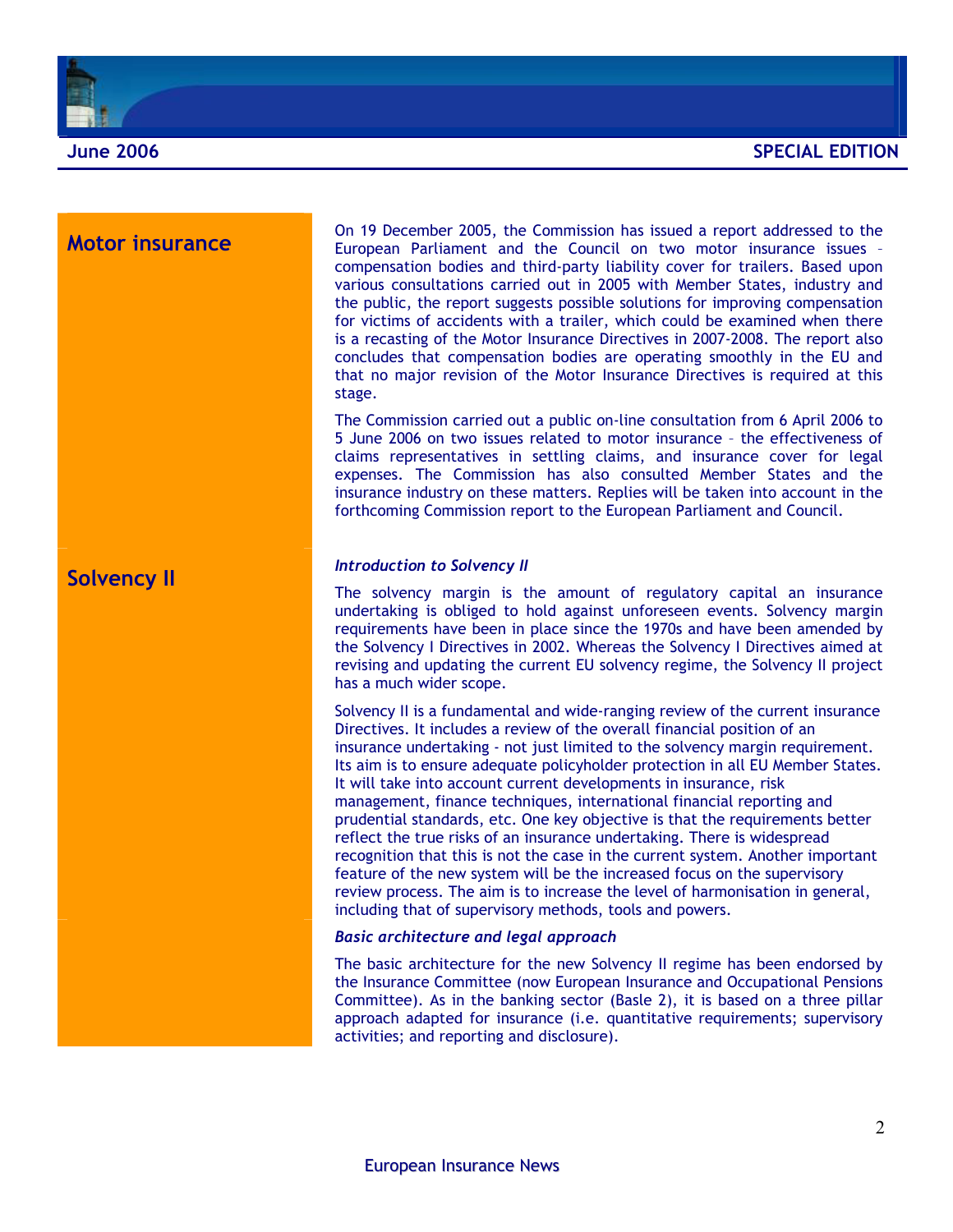

The Solvency II Directive will contain elements of the current acquis as well as newly drafted Solvency II Articles. Approximately three-fourths of the Directive will consist of a codification of 14 existing Insurance Directives (namely the Life, Non-life, Reinsurance, Insurance Groups and Winding-up Directives), into one Directive (it shall be noted that this recasting exercise does not concern the Motor Insurance Directives). The text of the existing Directives will be adapted and restructured, but the substance will remain unchanged. The remaining one-fourth of the Solvency II Directive will consist of new provisions, i.e. substantial changes introduced in order to reflect the new Solvency II system.

The new provisions will be adopted following the Lamfalussy model, with the "Level 1" Directive setting out the key principles of the new system. At a later stage, detailed rules will be adopted by a comitology process ("Level 2 implementing measures"). However, it has to be stressed that the Solvency II Directive cannot be considered as a pure Framework Directive in the usual sense of the word as new elements will be included in already existing Directives. Comitology procedures will not be introduced in the Articles originating from the existing Insurance Directives. These Articles will remain unchanged in substance and will be Level 1 provisions in the Solvency II Directive. Implementing measures will only be introduced in relation to the new Solvency II Articles.

Currently, the Commission services are working on the preparation of the Solvency II Directive in cooperation with Finance Ministries/CEIOPS/industry/stakeholders, etc. CEIOPS (the Committee of European Insurance and Occupational Pensions Supervisors) has been requested to provide preliminary technical advice on specific issues. Three waves of Calls for advice have been sent to CEIOPS, to which CEIOPS has answered.

After the European Parliament and the Council have approved the Solvency II Directive, CEIOPS will be asked through mandates to advise on draft implementing measures.

### *Recent developments*

The Services have been working on the codification and recasting of the existing Insurance Directives, on drafting new texts and on the Impact Assessment that must accompany the proposal for a Directive.

1. A draft text codifying the 14 existing Insurance Directives was presented to EIOPC. The structure of the current Directives is kept, but certain provisions will change substantially once the Solvency II related elements have been introduced. A first discussion on some of those new elements took place in February 2006.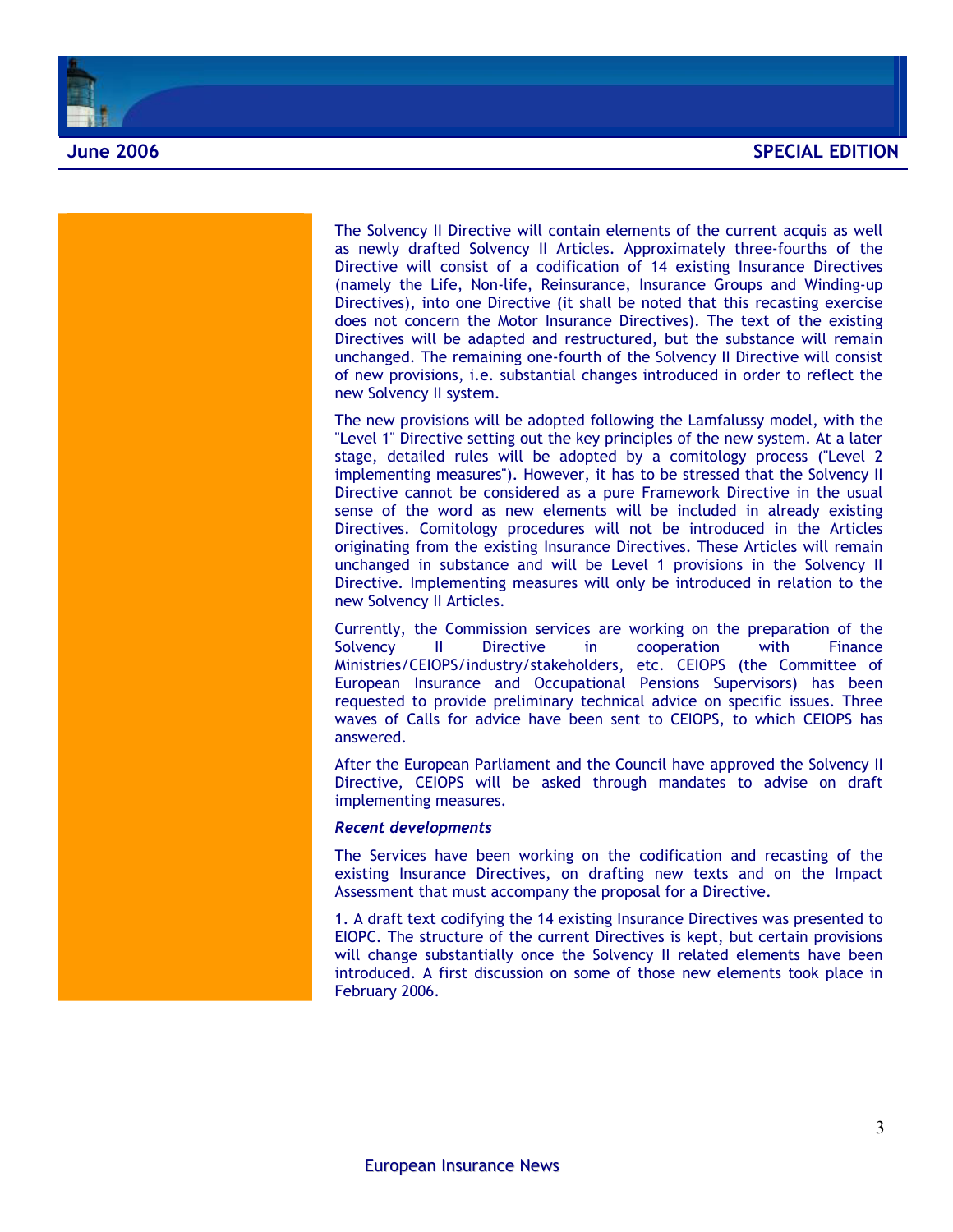

|                          | 2. For the new texts, the Commission Services have presented to the Solvency<br>Working Group, whose members are mostly regulators, drafting of new texts<br>for the Solvency II Directive on issues related to the first two waves of calls<br>for advice. These new texts are drafted taking into account CEIOPS' answers<br>and on-going work (the Commission Services are following actively the<br>Solvency II work of the CEIOPS' working groups). CEIOPS itself is working<br>within the framework of a document, called "Framework for Consultation",<br>which sets out the policy guidelines and principles within which CEIOPS<br>should develop its advice. This document, in its latest version, is available on<br><b>Commission's</b><br>website<br>the<br>at<br>http://ec.europa.eu/internal_market/insurance/solvency2/consultation_en.<br>htm, after having being consulted with EIOPC, the European Insurance and<br>Occupational Pensions Committee, at its meeting on 5 April 2006. |
|--------------------------|---------------------------------------------------------------------------------------------------------------------------------------------------------------------------------------------------------------------------------------------------------------------------------------------------------------------------------------------------------------------------------------------------------------------------------------------------------------------------------------------------------------------------------------------------------------------------------------------------------------------------------------------------------------------------------------------------------------------------------------------------------------------------------------------------------------------------------------------------------------------------------------------------------------------------------------------------------------------------------------------------------|
|                          | 3. The Solvency II Directive will be accompanied by an impact assessment<br>report. The purpose of this report is to explain the critical choices made in<br>the new provisions of the future Solvency II Directive. In the case of a<br>Lamfalussy directive, there will be additional complexities to perform an<br>impact assessment as all details needed for the analysis may not be finally<br>decided upon at the time of the presentation of the Commission Level 1<br>proposal for a Directive. An impact assessment contains quantitative as well<br>as qualitative parts.                                                                                                                                                                                                                                                                                                                                                                                                                    |
|                          | The Quantitative Impact Studies that CEIOPS is conducting will allow the<br>Commission Services to have a good picture of the quantitative impact.                                                                                                                                                                                                                                                                                                                                                                                                                                                                                                                                                                                                                                                                                                                                                                                                                                                      |
|                          | For the qualitative assessment, the Commission Services will work with<br>stakeholders, and it is in this context that a Public Hearing is held on 21 June<br>2006 in Brussels to discuss and gather the opinions of stakeholders on the<br>overall picture of Solvency II.                                                                                                                                                                                                                                                                                                                                                                                                                                                                                                                                                                                                                                                                                                                             |
| <b>Guarantee schemes</b> | At the 9 <sup>th</sup> meeting of the Commission Experts Group on 12 December 2005 the<br>Working Paper on Insurance Guarantee Schemes, MARKT/2534/05, was<br>discussed.                                                                                                                                                                                                                                                                                                                                                                                                                                                                                                                                                                                                                                                                                                                                                                                                                                |
|                          | The meeting had been scheduled to discuss some outstanding issues. The<br>focus was on issues such as the powers of the insurance guarantee scheme to<br>exclude an insurance undertaking, the time-frame for compensation,<br>compulsory insurance and third party liability, the exclusion from coverage,<br>the inclusion of small businesses in the cover of an insurance guarantee<br>scheme and the treatment of third country branches.                                                                                                                                                                                                                                                                                                                                                                                                                                                                                                                                                          |
|                          | Member States were asked to send further written comments by the end of<br>January 2006. In their comments they should focus on the current draft<br>Articles laid down in Markt/2534/12-EN and on the question whether with a<br>view to the level of coverage there should be a differentiation between<br>policyholders, beneficiaries and insured persons. Besides, Member States<br>were asked to point out issues which need to be dealt with in a future<br>directive on insurance guarantee schemes but which have not been addressed<br>yet.                                                                                                                                                                                                                                                                                                                                                                                                                                                   |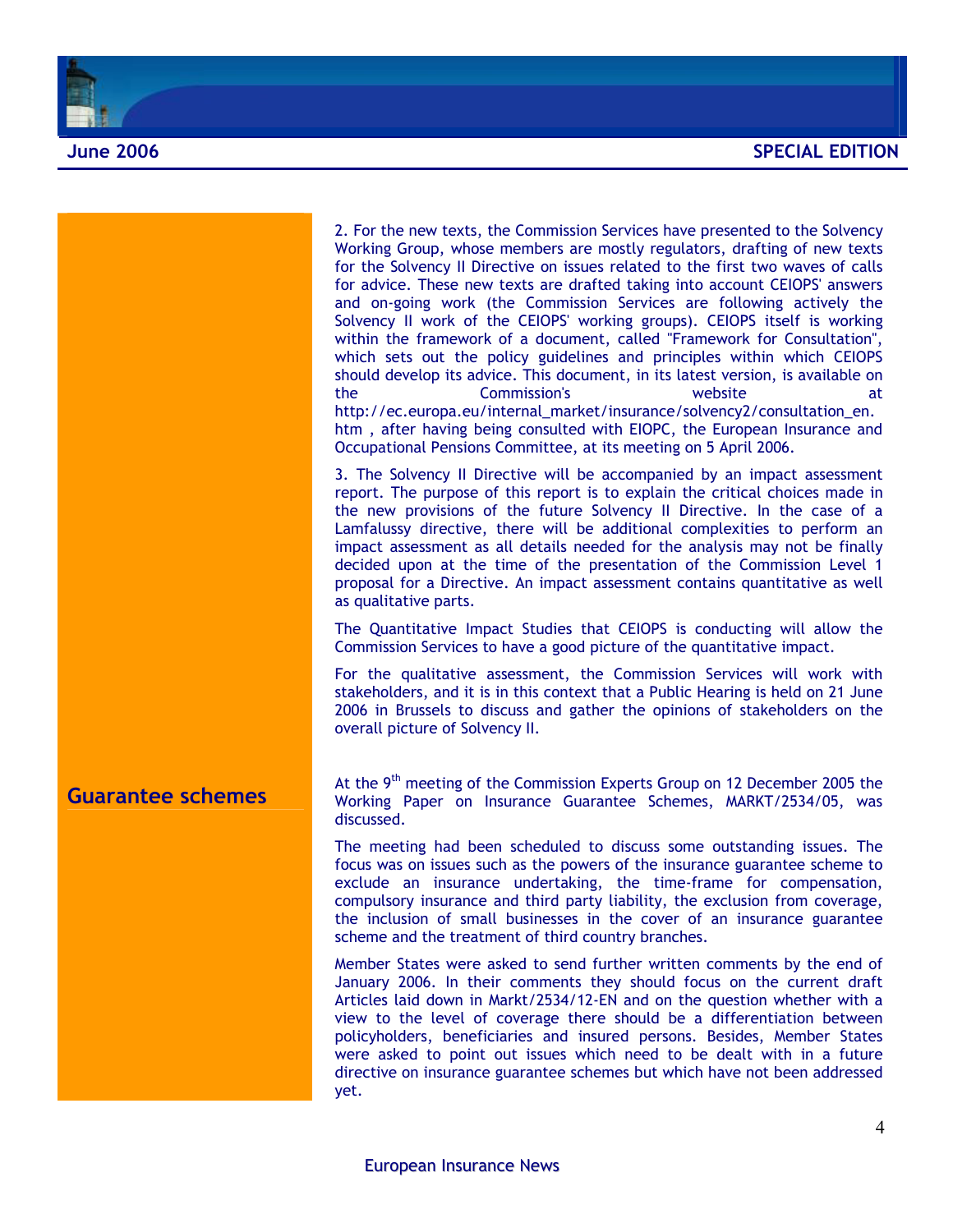

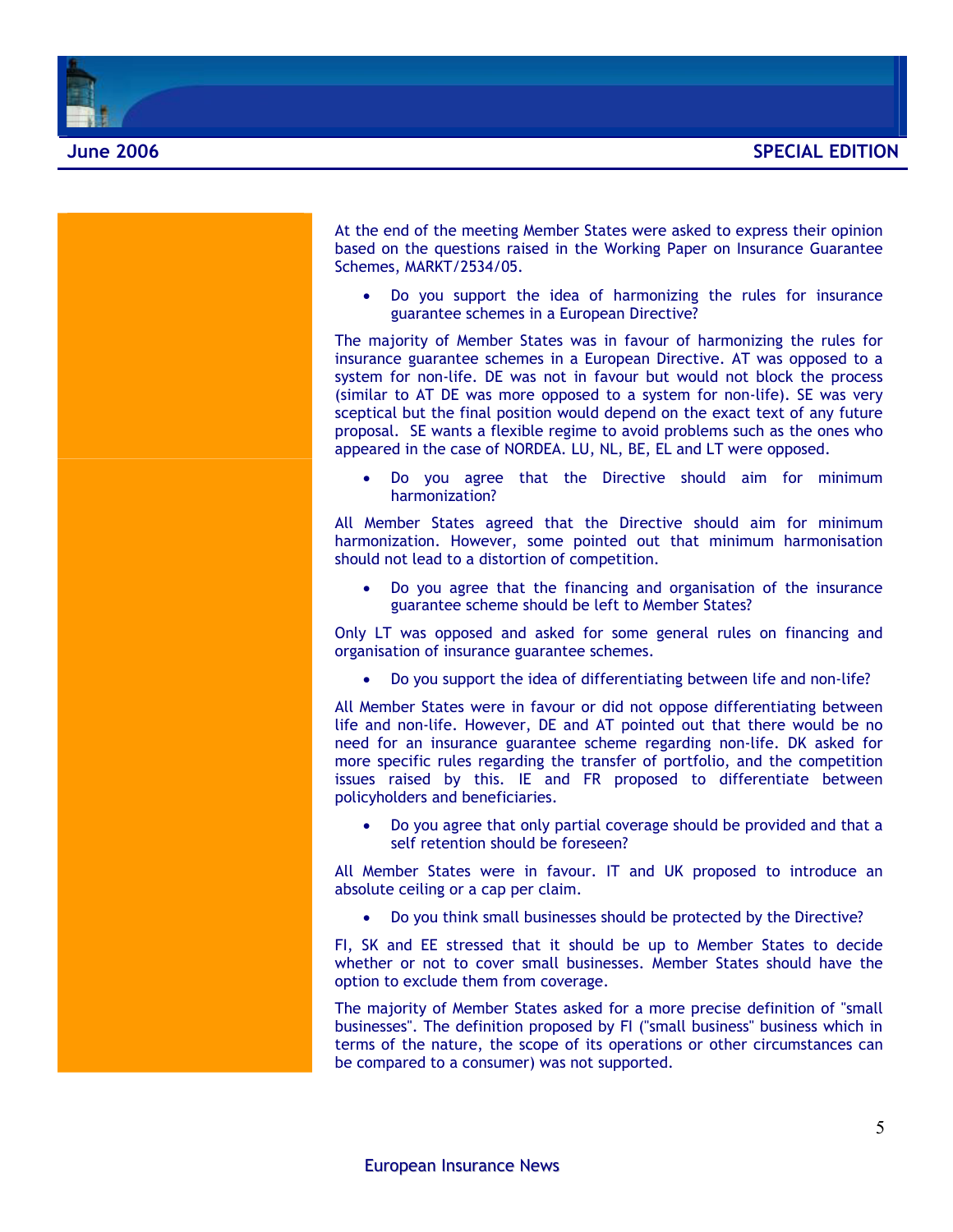

|                                                     | Do you agree that compulsory motor insurance should be covered by a<br>future Directive on Insurance Guarantee Schemes?                                                                                                                                                                                                                                                                                                                                                                                                                                                                                                                                    |
|-----------------------------------------------------|------------------------------------------------------------------------------------------------------------------------------------------------------------------------------------------------------------------------------------------------------------------------------------------------------------------------------------------------------------------------------------------------------------------------------------------------------------------------------------------------------------------------------------------------------------------------------------------------------------------------------------------------------------|
|                                                     | Most Member States where in favour of a flexible system in which they would<br>be free to decide whether the Motor Guarantee Fund or the insurance<br>guarantee scheme should cover those claims.                                                                                                                                                                                                                                                                                                                                                                                                                                                          |
|                                                     | IT, (NL), FI, DE, NO, LI, DK, CZ were opposed to the proposal, stressing that<br>the current Motor Guarantee Fund system is functioning well and that it<br>should not be changed.                                                                                                                                                                                                                                                                                                                                                                                                                                                                         |
|                                                     | IT supports an amendment of the Motor Insurance Directives.                                                                                                                                                                                                                                                                                                                                                                                                                                                                                                                                                                                                |
|                                                     | Before deciding whether or not to come forward with a formal Commission<br>proposal, a feasibility study will be outsourced to an external consultant who<br>will particularly examine the internal market aspects.                                                                                                                                                                                                                                                                                                                                                                                                                                        |
|                                                     | <b>Reinsurance Directive</b>                                                                                                                                                                                                                                                                                                                                                                                                                                                                                                                                                                                                                               |
| <b>Reinsurance</b>                                  | The ECOFIN Council adopted the proposal in October 2005. Due to excellent<br>cooperation between the European institutions and the insurance industry,<br>the Directive could be therefore adopted at first reading. It was published in<br>the Official Journal of 19 December 2005. Member States will have till 10<br>December 2007 to transpose it. The Commission Services intend to hold a<br>meeting with Member States by the end of 2006 in order to ensure a<br>consistent transposition of the Directive.                                                                                                                                       |
| <b>Insurance Mediation</b>                          | The deadline for the transposition of the Insurance Mediation Directive<br>2002/92/EC expired on 15 <sup>th</sup> January 2005. To date six Member States have<br>not fully transposed it (Germany, France, Portugal, Spain, Malta and Greece).<br>Reasoned opinions, the second step in the infringement proceedings, were<br>sent in October 2005. In April 2006, it was decided to refer these Member<br>States to the European Court of Justice.                                                                                                                                                                                                       |
| <b>Enlargement</b><br><b>Bulgaria &amp; Romania</b> | On 16 May 2006, the Commission has adopted the Spring Monitoring Report<br>on the progress achieved by Bulgaria and Romania in view of their accession<br>to the EU (see http://ec.europa.eu/comm/enlargement/report 2006/index.htm).<br>Enforcement of the compulsory motor insurance against third party liability<br>remains an issue where the Commission has urged both countries to make<br>increased efforts since there is a risk that they will not be able to sign the<br>multilateral agreement in time to allow the Commission to take its decision<br>concerning the removal of border checks for insurance certificates by<br>December 2006. |
|                                                     |                                                                                                                                                                                                                                                                                                                                                                                                                                                                                                                                                                                                                                                            |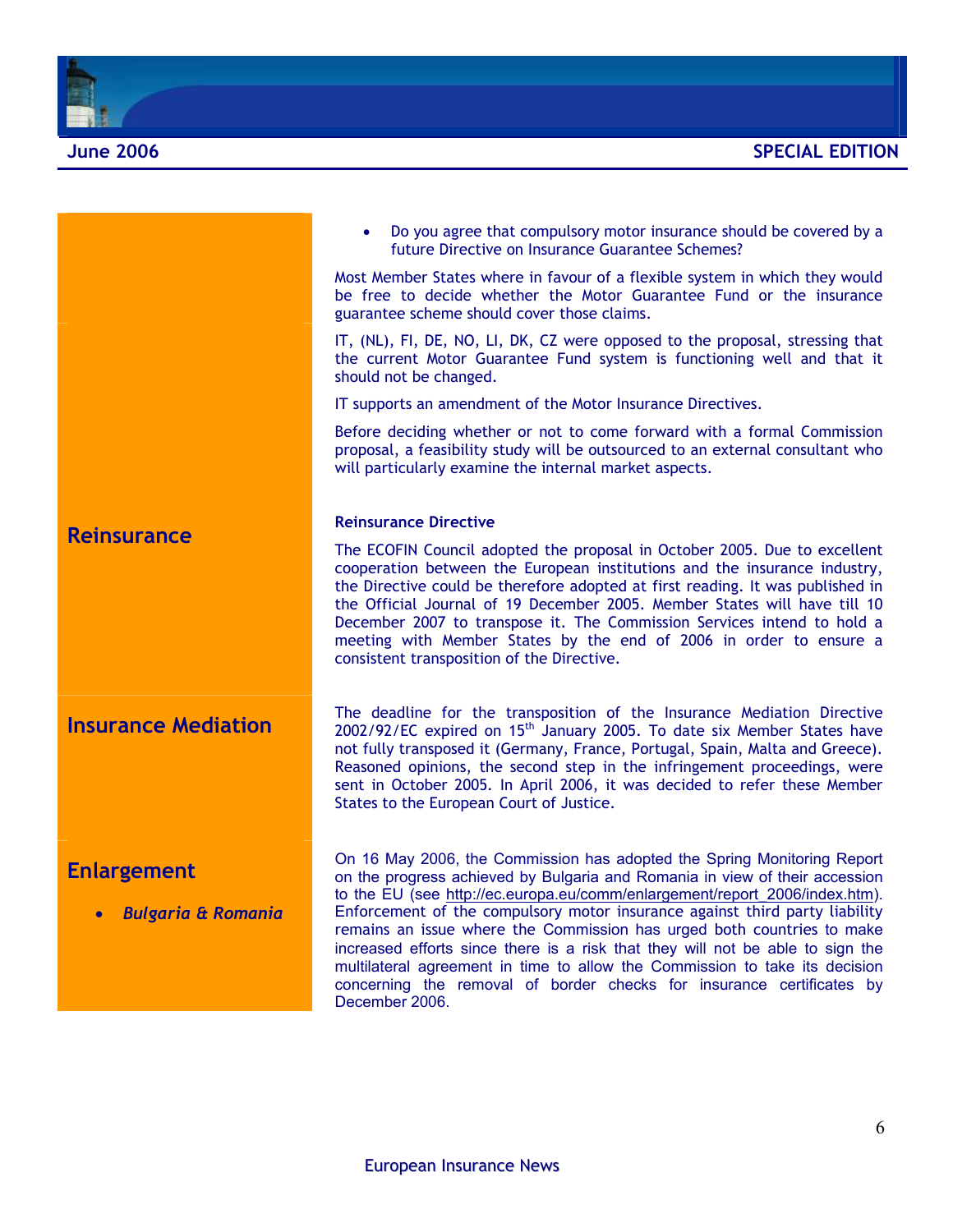

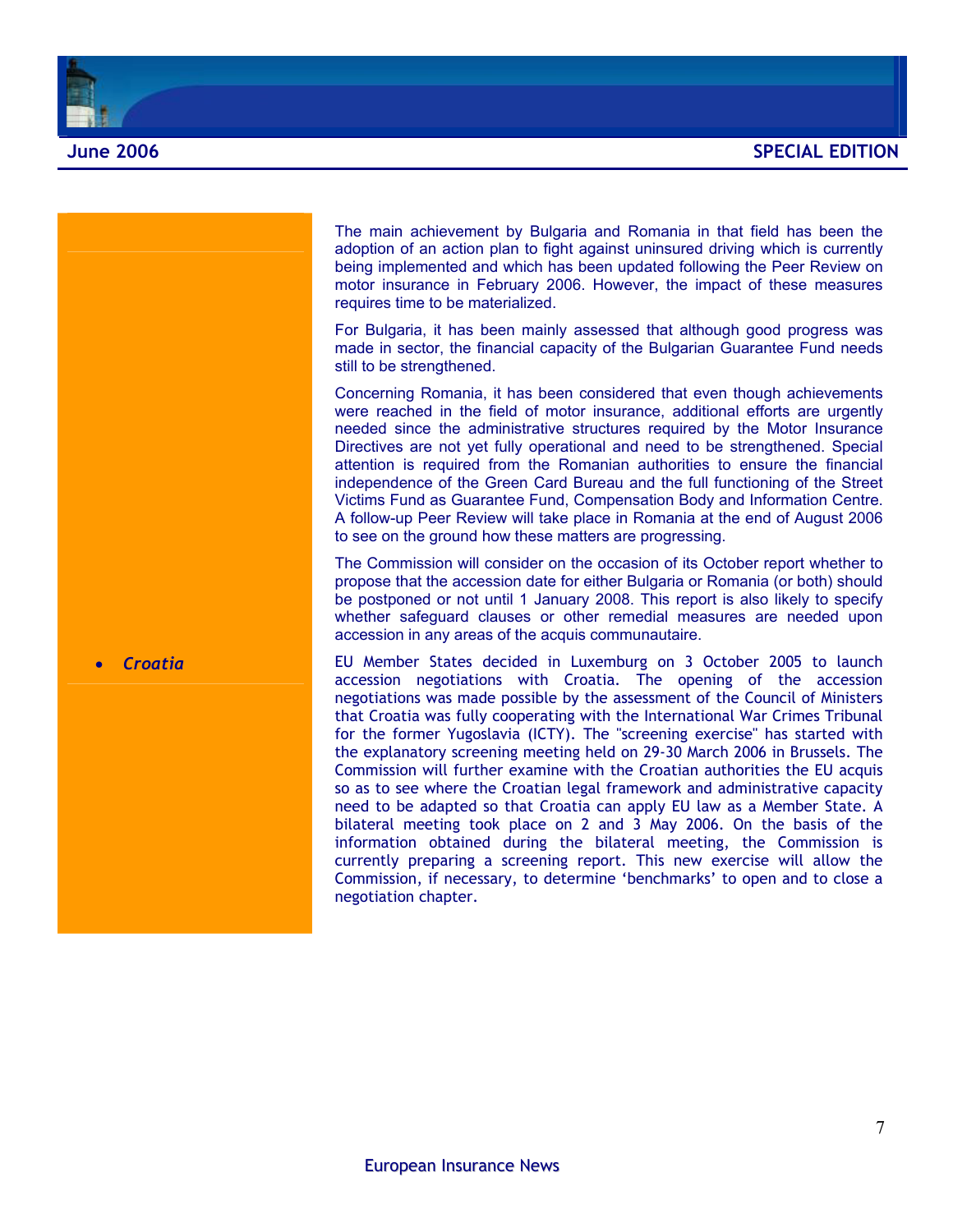



### **European Financial Conglomerates Committee**

**Furkey Turkey COVID EU** Member States decided also on 3 October 2005 to launch accession negotiations with Turkey. As in the case of Croatia the screening exercise on Chapter 6 – financial services- has started where the Commission during the explanatory screening meeting held on 29-30 March 2006 explained the acquis to Turkey. On 4 and 5 May 2006 a bilateral meeting took place in which Turkey explained its legal and administrative framework to the Commission. On the basis of the information obtained during the bilateral meeting, the Commission is currently preparing a screening report as in the case of Croatia. Equally, if necessary, the Commission will determine 'benchmarks' to open and to close a negotiation chapter.

> The first meeting in 2006 of the EFCC was held on 27 March in Brussels and discussed a number of important issues.

> 1. Arrangements for supervisory work (level 3) relating to conglomerates : the Commission referred to the initiative taken by CEBS, CEIOPS and CESR to set up an informal structure, provisionally called the Interim Working Committee on Financial Conglomerates, with a view to delivering level 3 work expected to be necessary in the implementation of the Financial Conglomerates Directive. The Commission explained that it is currently exploring with its Legal Service the best way of creating an appropriate structure for supervisory work, most probably by amendments to the Decisions creating the three level 3 Committees.

> 2. Review of the Financial Conglomerates Directive: the Commission reported on the fact-finding exercise it had carried out with Member States with a view to identifying any changes that would need to be brought to the FCD in the short term (i.e. in advance of the full review of the FCD scheduled for 2007). The EFCC supported the Commission's proposal to modify the FCD where necessary to reflect the recent adoption of the Reinsurance Directive and agreed that further analysis was necessary as to whether this could be done through comitology.

> 3. Capital requirements for conglomerates: the EFCC supported the Commission's proposal to issue to the soon-to-be established supervisory group a Call for Advice requesting an analysis of the sectoral differences observed in current directives on eligible elements of capital and an identification of their consequences on supplementary supervision of financial conglomerates.

> 4. Equivalence of third-country supervision: the EFCC supported the Commission's proposal to issue to the soon-to-be established supervisory group a Call for Advice requesting technical advice on the extent to which supplementary supervision arrangements in Switzerland and in the US are likely to achieve the objectives of supplementary supervision as defined in the FCD, with a view to updating the guidance issued in 2004 by the EFCC in this respect.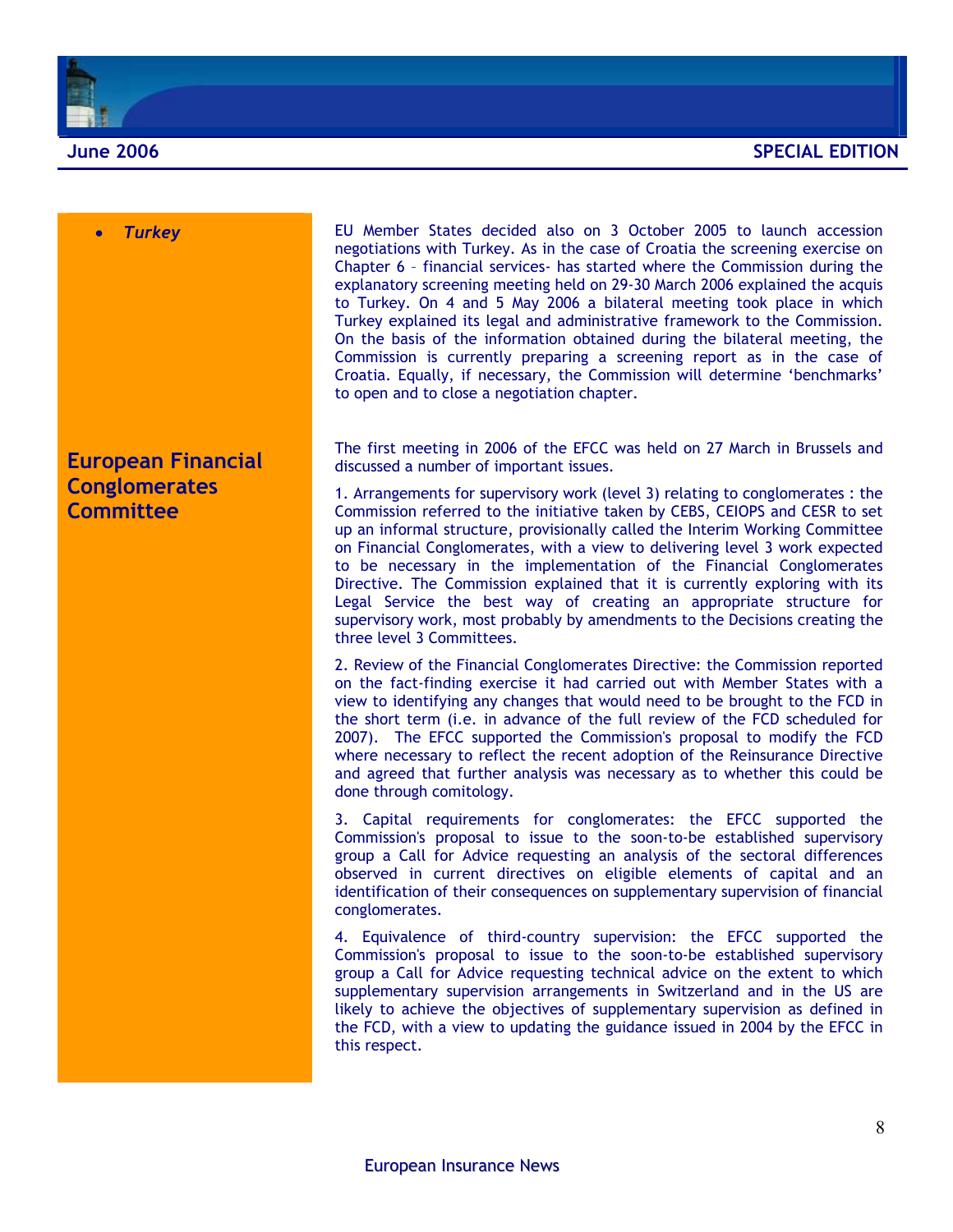

### **EU-US insurance regulatory dialogue**

### **EU-CHINA regulatory dialogue**

A high-level regulatory dialogue on financial services took place in February in Washington D.C., involving Commissioner McCreevy. Specifically on insurance, representatives of the Commission and CEIOPS met with the NAIC on 3 March in Orlando, at the occasion of the Spring Meeting of the NAIC. Several issues were discussed at the EU-US dialogue meeting in Orlando: reinsurance collateral, Solvency II, Memorandum of Understanding on Information Exchange, the future of the IAIS, legislative update on terrorism risk insurance, national catastrophes and asbestos. Following the dialogue meeting, the NAIC approved at their Spring Meeting a Memorandum of Understanding on exchange of information, which can serve as a template for a bilateral agreement between supervisors. This Memorandum had already been approved by CEIOPS at the members' meeting in Kronberg in February. The NAIC also adopted unanimously the U.S. Reinsurance Collateral White Paper and the Executive Committee of NAIC directed its Reinsurance Task Force to develop alternatives to the current reinsurance regulatory framework, including the use of collateral. A proposal should be presented to the membership of the NAIC by the December 2006 national meeting and consultations should take place with international regulators. The next EU-US regulatory dialogue meeting on insurance is scheduled for 25 September in London.

The next EU-China regulatory dialogue on financial services took place in Beijing on 15 May and was chaired by Commissioner McCreevy. The dialogue also addreseds insurance issues. Solvency II is of particular interest to China. It is the intention to set up a similar dialogue to that with the US involving also CEIOPS and the CIRC (Chinese Insurance Regulatory Commission). The first such meeting could take place in Beijing in October at the occasion of the IAIS Annual Meeting in Beijing.

**Infringements** As usual, the Services note with regret that the number of pending infringements proceedings regarding recently adopted Directives remains high.

> As far as the *Insurance Mediation Directive 2002/92/EC* is concerned, the deadline for implementation expired on 15 January 2005. 6 Member States (DE, EL, FR, MT, ES, PT) have not yet adopted and communicated all necessary national legislation. As far as those States are concerned, infringement proceedings continue.

> With regard to the IORP-Directive 2003/41/EC, the implementation deadline expired on 23 September 2005. Infringement proceedings were initiated in December 2005. In April 2006, it was decided to send reasoned opinions to BE, CZ, CY, FI, FR, IT, LT, SI, SK and the UK which have not yet adopted and communicated all necessary legislation. Spain has since communicated national legislation.

> Currently, infringement proceedings not relating to non-communication are pending against Finland, Germany, Luxembourg, Ireland, Italy, Spain and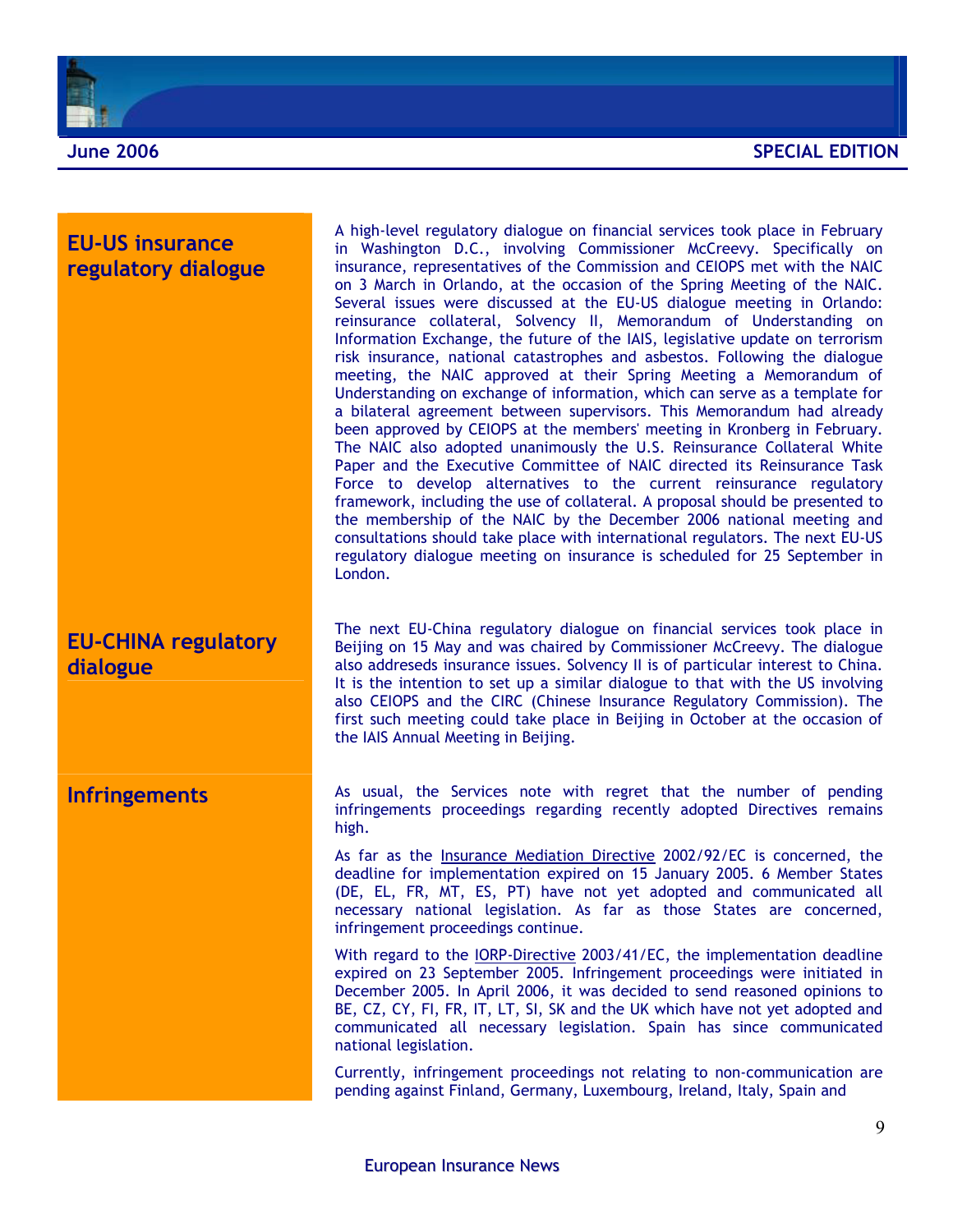

**Financial Services Policy** 

Sweden. In December, a supplementary reasoned opinion was sent to Ireland. The case concerns Irish rules excluding compensation to drivers and passengers in uninsured cars. In the supplementary reasoned opinion, the Commission added its concerns relating to Irish rules excluding compensation to passengers traveling in a vehicle which they knew was uninsured. The Second Motor Insurance Directive 84/5/EEC only allows the exclusion of compensation to passengers in the vehicle that caused the injury. On  $4<sup>th</sup>$  April 2006, the Commission decided to send a supplementary reasoned opinion to Italy regarding the Italian obligation to contract in the field of third party motor liability insurance and the linked rules related to the control of tariffs. In the Commission's view, these rules are contrary to the principles of tariff freedom and home state control and Articles 43 and 49 EC. At the same time, it was decided to send a reasoned opinion to Finland relating to rules on transfer stickers and transfer insurance when a person resident in Finland imports a vehicle to Finland or transfers it through Finland to a third country.

On the positive side, it shall be noted that the case against Sweden due to non-compliance with the judgment in Case C-116/04 has been closed, since Sweden has communicated legislation transposing Directive 2001/17/EC. Similarly, the case against Greece concerning the mandatory membership in the Greek Association of Insurance Undertakings has been closed, following the adoption of Greek legislation abolishing this requirement.

On 5 December 2005 the European Commission presented its new financial services strategy for the next five years. Although progress has been made through the successful completion of the Financial Services Action Plan (FSAP), the Commission concludes that the EU financial services industry (banking, insurance, securities, asset management) still has strong untapped economic and employment growth potential. The Commission's new strategy explores the best ways to effectively deliver further benefits of financial integration to industry and consumers alike. Priority  $N^{\circ}$  1 is to dynamically consolidate progress and ensure sound implementation and enforcement of existing rules.  $N^{\circ}$  2 is to drive through the better regulation principles into all policy making. N° 3 is to enhance supervisory convergence. N° 4 is to create more competition between service providers, especially those active in retail markets.  $N^{\circ}$  5 is to expand the EU's external influence in globalizing capital markets.

Studies show that the more integrated financial markets are, the more efficient the allocation of economic resources and long-run economic performance will be. Completing the single market in financial services is more and more recognized as one of the key areas for the EU's future growth and jobs, essential for the EU's global competitiveness and thus a crucial part of the Lisbon economic reform process.

Efforts need to continue in the next five years. Only when rules are implemented on time and enforced effectively can companies and citizens benefit from access to pan-European markets. National regulators need to speed up on implementation. The current regulatory framework must be free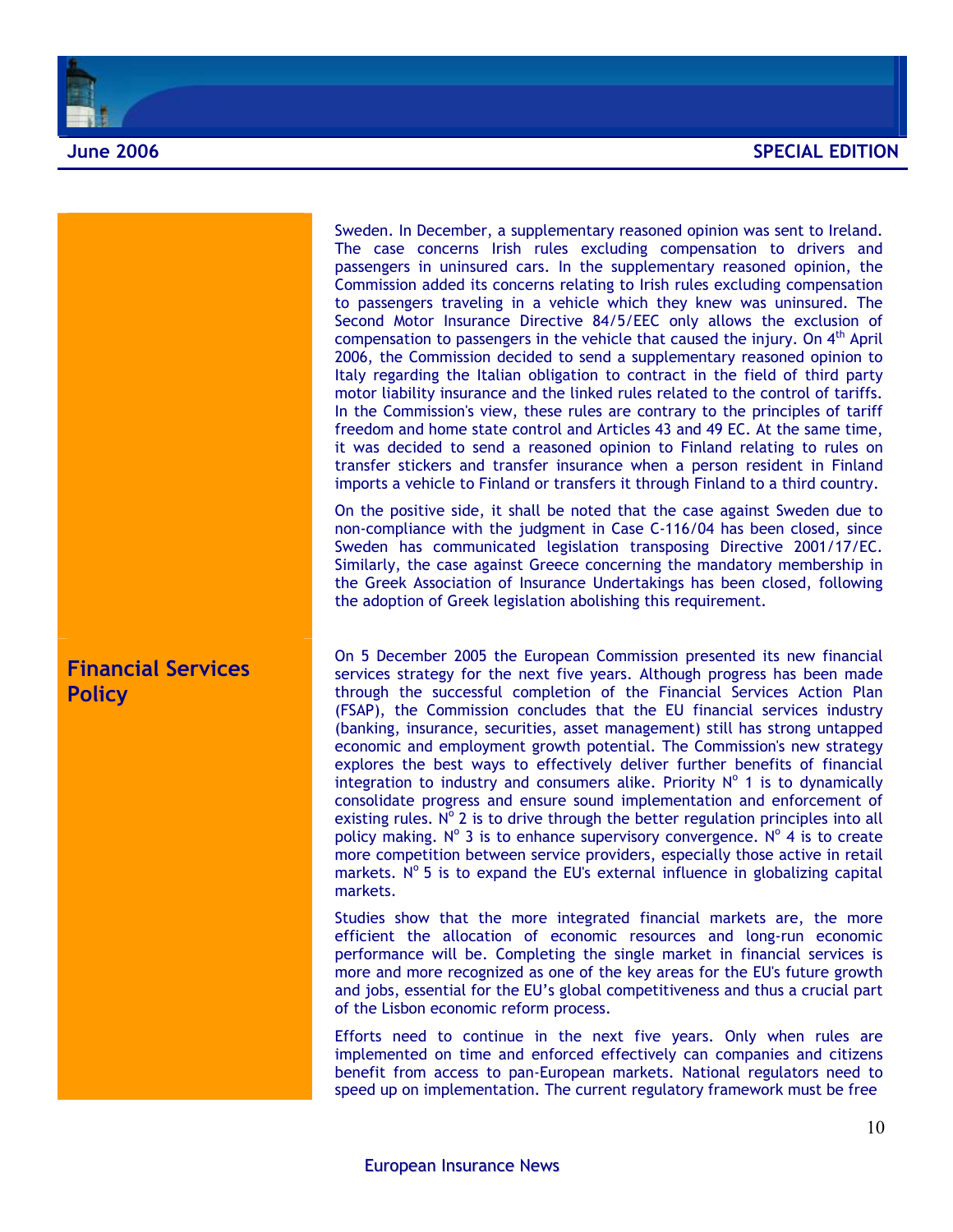



### European Insurance News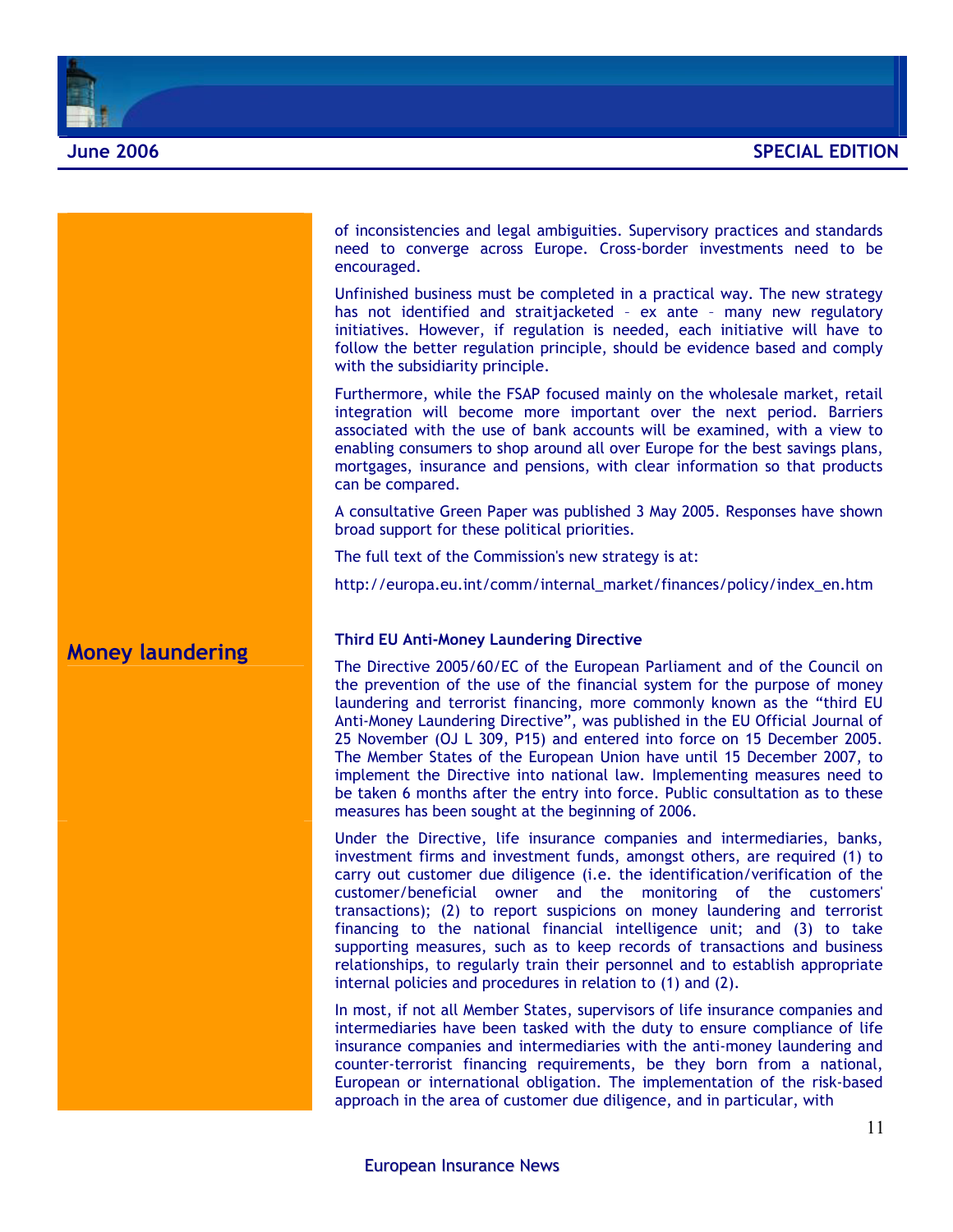

|                       | regard to the verification of beneficial owners is considered by many as a<br>difficult task, but also as a top priority. Life insurance companies and<br>intermediaries and others entities covered by the Directive need to<br>demonstrate this approach to their supervisors.                                                                                                                                                                                                                                                                                                                                                             |
|-----------------------|----------------------------------------------------------------------------------------------------------------------------------------------------------------------------------------------------------------------------------------------------------------------------------------------------------------------------------------------------------------------------------------------------------------------------------------------------------------------------------------------------------------------------------------------------------------------------------------------------------------------------------------------|
|                       | In this context, it is important that CEIOPS and its members take coordination<br>actions to ensure a consistent application by European life insurance<br>companies and intermediaries of the requirements of the Directive in order to<br>avoid possible competitive distortions within the EU financial market.                                                                                                                                                                                                                                                                                                                           |
|                       | Furthermore, close cooperation between CEIOPS, CESR and CEBS and the<br>Committee on the Prevention of Money laundering and Terrorist Financing<br>established by the Directive is valuable.                                                                                                                                                                                                                                                                                                                                                                                                                                                 |
| <b>Work of CEIOPS</b> | In the framework of the Solvency II project, following the public consultation<br>(Consultation Paper 9) the final Answers to the European Commission on the<br>Third Wave of Calls for Advice were approved at the last Members' Meeting<br>on 25/26 April 2006.                                                                                                                                                                                                                                                                                                                                                                            |
|                       | Also CEIOPS' Recommendation on Independence and Accountability, a<br>recommendation to the Commission on CEIOPS' own initiative, as well as its<br>advice on the Treatment of Deeply Subordinated Debt were approved at the<br>Members' Meeting in April.                                                                                                                                                                                                                                                                                                                                                                                    |
|                       | Following its answers on the three waves of Calls for Advice, CEIOPS will<br>continue to work at integrating and developing the advice already given, also<br>in light of the QIS results. A number of Consultation Papers are planned in<br>2006, covering Pillar I, Pillar II and Group issues. Part of them will be<br>released for public consultation in summer. The Consultation Papers<br>depending on the outcome of QIS2 (mainly Pillar I issues) will be published in<br>October this year.                                                                                                                                        |
|                       | The results of the QIS1 were sent to the European Commission and published<br>on CEIOPS' website in form of a summary report. The exercise was conducted<br>in autumn and winter last year and mainly focussed on technical provisions.<br>QIS2 which started in May 2006 includes solvency requirements, based on<br>further refinements of the Minimum Capital Requirement and Solvency<br>Capital Requirement formulas as well as some group related aspects. The<br>results are expected to be available in October this year and will provide<br>essential input for the Commission's work on the Level 1 Directive for<br>Solvency II. |
|                       | The Protocol for the cooperation of supervisory authorities in the context of<br>IORPs operating cross-border, known as the Occupational Pensions or<br>Budapest Protocol) was published after approval at the Members' Meeting in<br>February this year. Competent Authorities according to the Directive, that<br>are not CEIOPS Members, will be invited to join the agreement. Another<br>Protocol on the cooperation of supervisory authorities regarding the<br>implementation of the Insurance Mediation Directive (the so called<br>"Luxemburg Protocol") was approved at the last Members' Meeting in April<br>this year.           |
|                       | 12                                                                                                                                                                                                                                                                                                                                                                                                                                                                                                                                                                                                                                           |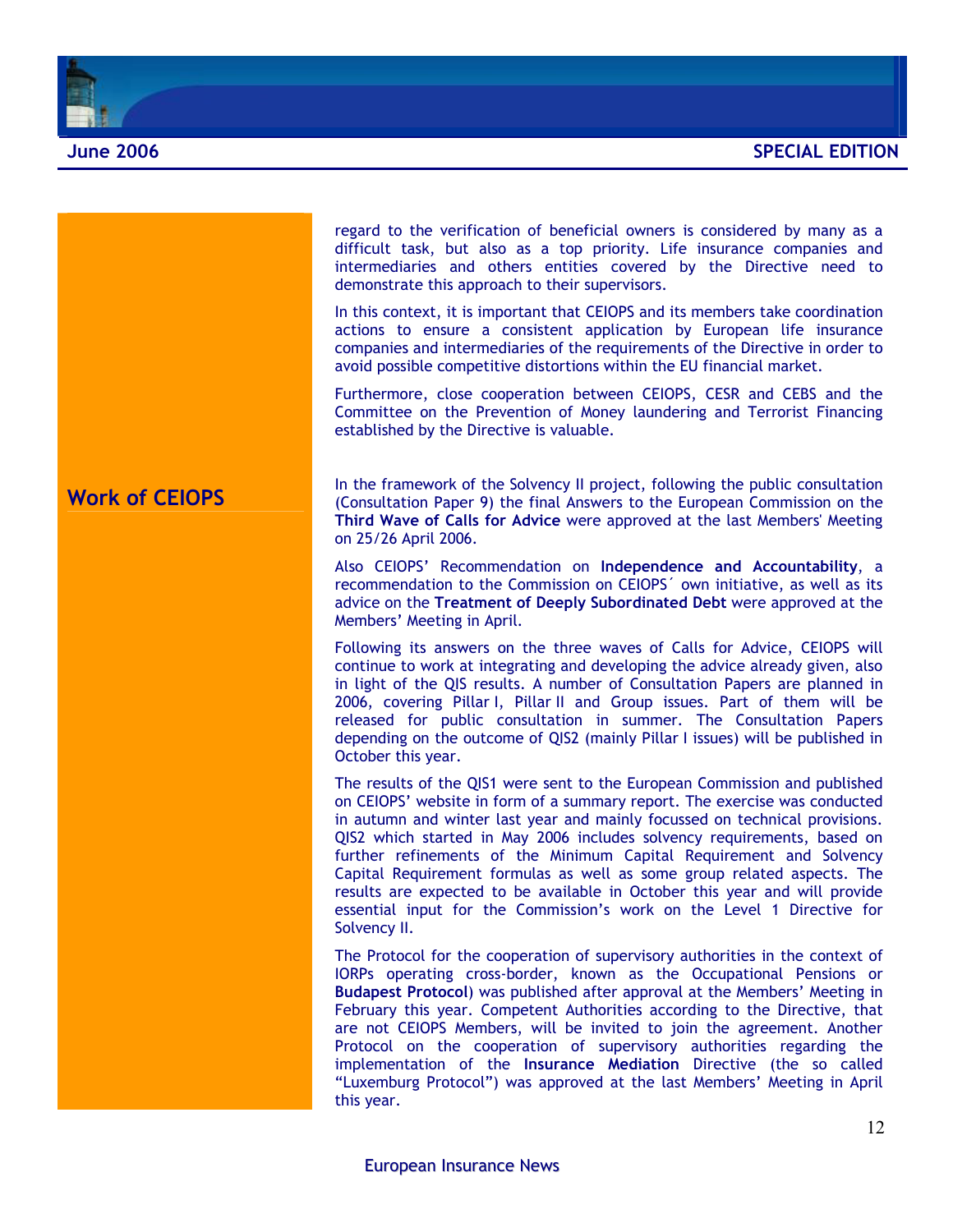

A meeting in the framework of the **EU-US Dialogue** has taken place on 3 March in Orlando, Florida, between the NAIC, the Commission and CEIOPS. The most important issues discussed were the cooperation in the supervision of trans-Atlantic insurance groups, the abolition of the collateral requirements for EU reinsurers doing business in the US and the cooperation in the IAIS. As an important result of the Dialogue a **model MoU** regarding the cooperation and exchange of information in the supervision of trans-Atlantic insurance groups was approved by CEIOPS and the NAIC. The respective working groups will work in the following months to make the MoU operational.

Regarding the cooperation with the Swiss Insurance Supervisory Authority FOPI great progress has been made. Most of the CEIOPS Members have already signed the "collective bilateral" **MoU with FOPI**, which paves the way for cooperation and exchange of information on insurance groups and financial conglomerates, including the participation of the Swiss Authority' s representative in CEIOPS' Coordination Committees.

As to the **3 Level 3** initiatives stated in the 3L3 Work Programme 2006, progress has been made especially in the coordination in the field of supervision of financial conglomerates by means of the establishment of a 3L3 joint working committee (Interim Working Committee on Financial Conglomerates, IWCFC). Other issues which have been worked on are outsourcing, internal governance, reporting requirements and supervisory cooperation. Also, cooperation has been enhanced to ensure consistent approaches between Solvency II and the CRD. To further enhance supervisory convergence, CEIOPS has approved a work plan on **supervisory convergence** at its Members' Meeting in February. This sets out specific projects regarding mainly insurance group supervision, but also other fields of CEIOPS' activity. E.g. a Task Force has been mandated to analyse the creation of a Pan-EU system for common training and exchange of staff between Supervisors.

The Charter of the **Consultative Panel** was amended to improve the efficiency of the Panel and its capability to support and steer CEIOPS' work. It now specifies that at least 3 meetings per year should take place, that ad hoc task forces on specific issues could be established and that the chairmanship of the Panel should be exercised by a CP member. Mr. Gérard de la Martinière was nominated as a chair during the last Consultative Panel Meeting of 11 May 2006. The next meeting of the Panel will take place on 07 September.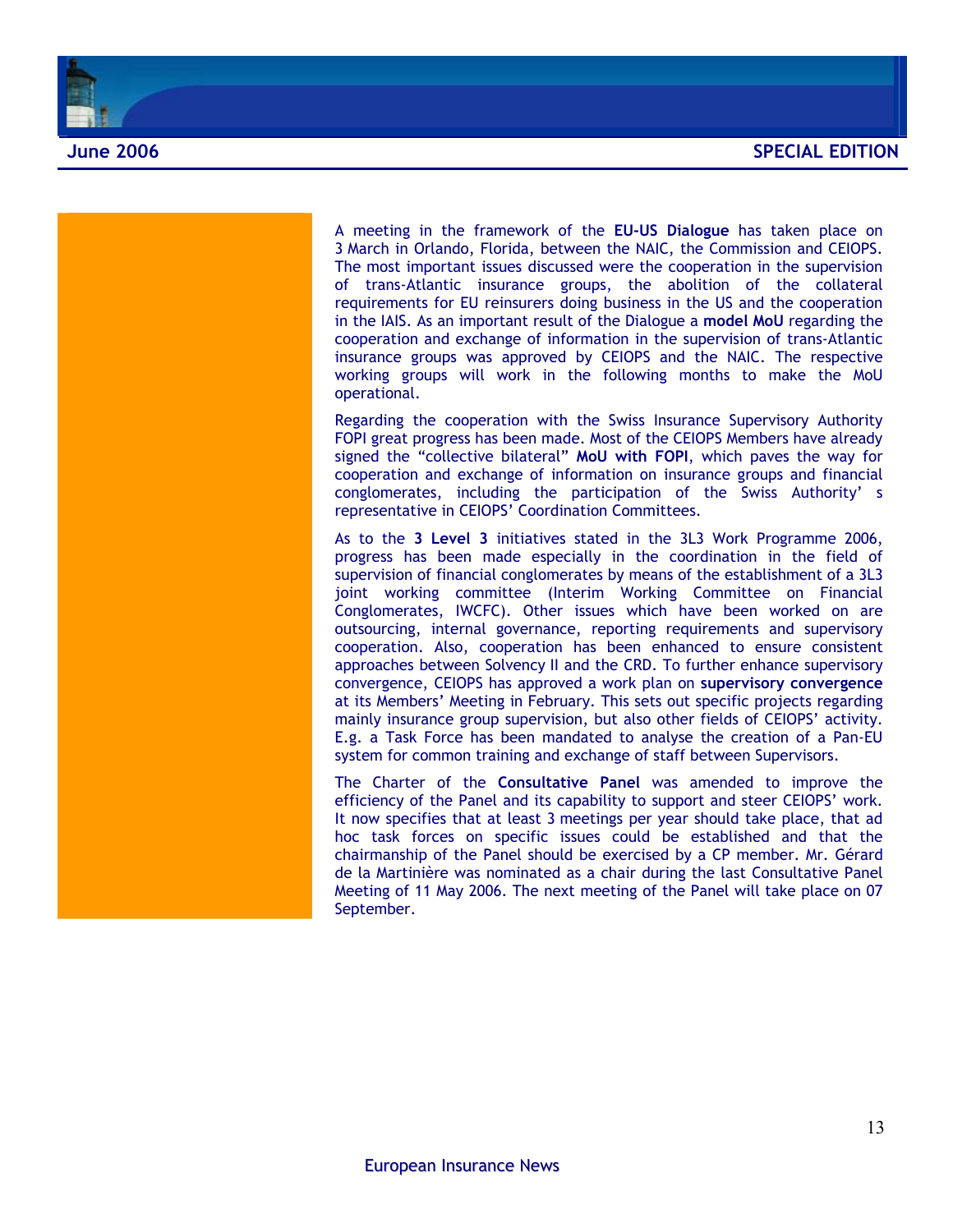



strengthen communications with the industry and all interested parties in order to help us react better to stakeholders' demands. The Conference will again host high-level speakers, offering the benefit of their expertise. The main topics for discussion will be covered in four Panel sessions and will relate to the progress of the Solvency II Project, the implementation of Pension Funds' supervisory regime, the management and supervision of operational risk, and the enhancement of consumer protection. The details of the programme are being worked on. In the meantime, available information can be found on: http://www.ceiops-conference.com.

CEIOPS is organising its **second Conference** that will take place in Frankfurt am Main on 14 November 2006. The prime purposes of CEIOPS Conference 2006 are to increase the transparency of CEIOPS' work and progress and to

The IAIS held its first quarterly meeting on 13-14 February in Basel. The *Roadmap for a common structure and common standards for the assessment of insurer solvency* was approved. The final *report of the IAIS Insurance Core Principles Self assessment exercise 2004/ 2005* was also presented. Earlier in December 2005 the second edition of the *Global Reinsurance Market Report*  had also been issued. All these documents are available on the IAIS website www.iaisweb.org.

A draft report on the impact upon supervisors of the implementation by insurers of IFRS, in particular IFRS 4, following a survey which the Accounting Subcommittee had conducted upon IAIS members was discussed. Separately the potential comments to the International Actuarial Association on its third set of Preliminary Exposure Drafts for Practice Guidance in respect of IFRS were also discussed.

The working group on a potential multilateral Memorandum of Understanding (MMoU) is currently examining various issues to promote cooperation and information exchange among members and presented a progress report. Work is underway to develop a *Standard on disclosures concerning technical performance and risks for life insurers*, a *Guidance paper on fraud on insurers*, a *revised draft Supervisory Standard on Asset Liability Management*, an issues paper designed to provide educational background on ALM; and a first working draft of *The Common Structure for the Assessment of insurer Solvency*. Also being discussed is the second IAIS comment paper to the IASB on accounting for insurance liabilities as input into its Phase II project, including draft papers on Risk Margins and on Renewal Rights and Long Term Premium Flows.

**IAIS latest developments**